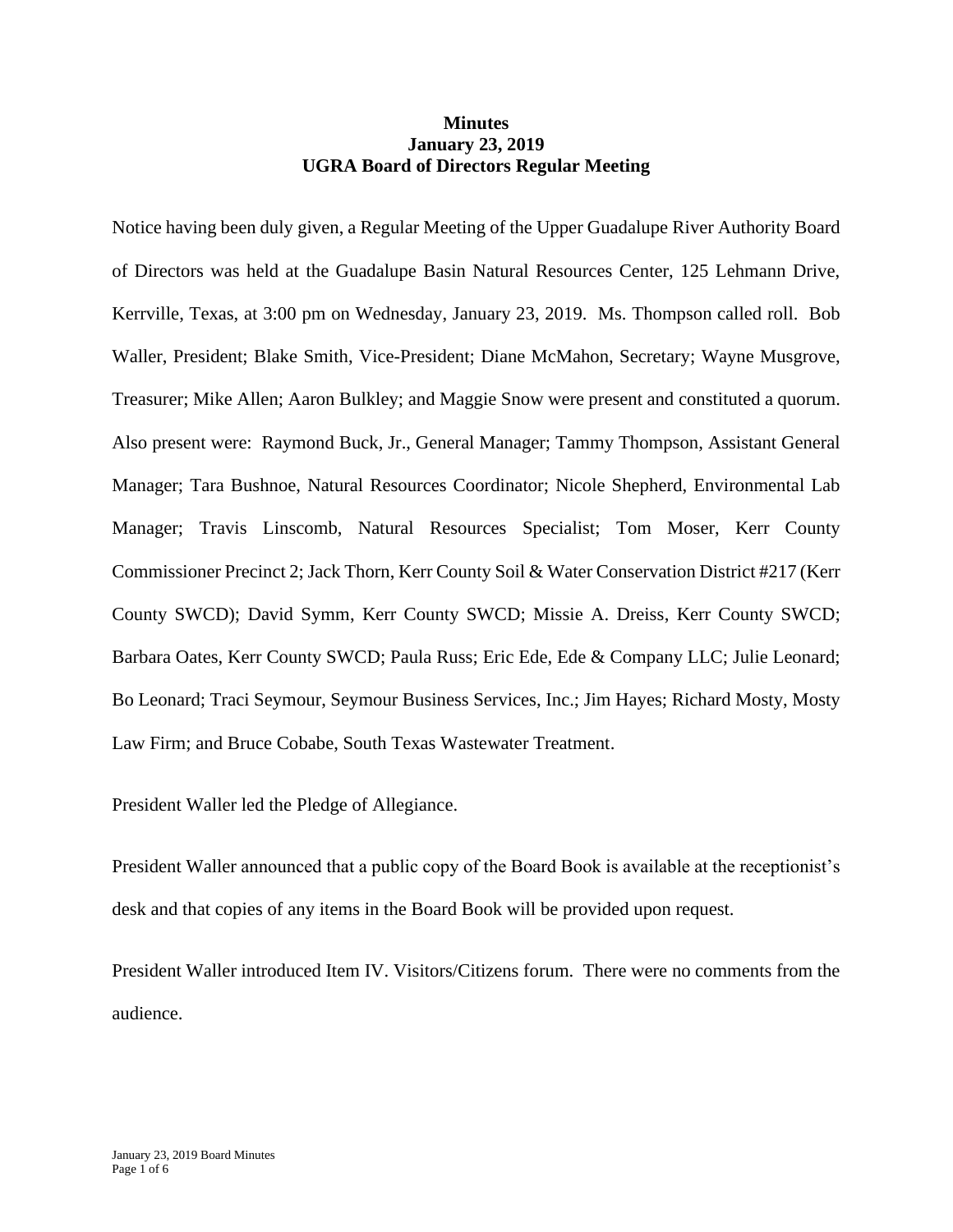President Waller announced to facilitate the recording of the meeting, a visitor that has a question or wants to make a statement regarding an item under discussion must first be recognized by the Presiding Officer, then proceed to the lectern and address the question or statement to the Board.

President Waller introduced Item VI. A. Minutes of the Regular Meeting of November 28, 2018. Director McMahon moved to approve the Minutes of the Regular Meeting of November 28, 2018. Director Musgrove seconded the motion. There being no discussion, President Waller called for a vote. The Minutes of the Regular Meeting of November 28, 2018 were approved by a 7-0 vote. President Waller introduced Item VI. B. Minutes of Water Source Development Committee Meeting of January 21, 2019. Director Musgrove moved to approve the Minutes of Water Source Development Committee Meeting of January 21, 2019. Director Smith seconded the motion. There being no discussion, President Waller called for a vote. The Minutes of Water Source Development Committee Meeting of January 21, 2019 were approved by a 7-0 vote. President Waller introduced Item VI. C. Financial Report for the Months Ended December 31, 2018. Mr. Buck, Jr. presented a summary of the financial report and highlighted various revenue and expense accounts. Director McMahon moved to approve the Financial Report for the Months Ended December 31, 2018. Director Snow seconded the motion. There being no discussion, President Waller called for a vote. The Financial Report for the Months Ended December 31, 2018 was approved by a 7-0 vote. President Waller introduced Item VI. D. Quarterly Investment Report for Quarter Ended December 31, 2018. Mr. Buck, Jr. presented the investment report to the Board. Director Smith moved to approve the Quarterly Investment Report for the Quarter Ended December 31, 2018. Director Bulkley seconded the motion. There being no discussion, President Waller called for a vote. The Quarterly Investment Report for the Quarter Ended December 31, 2018 was approved by a 7-0 vote.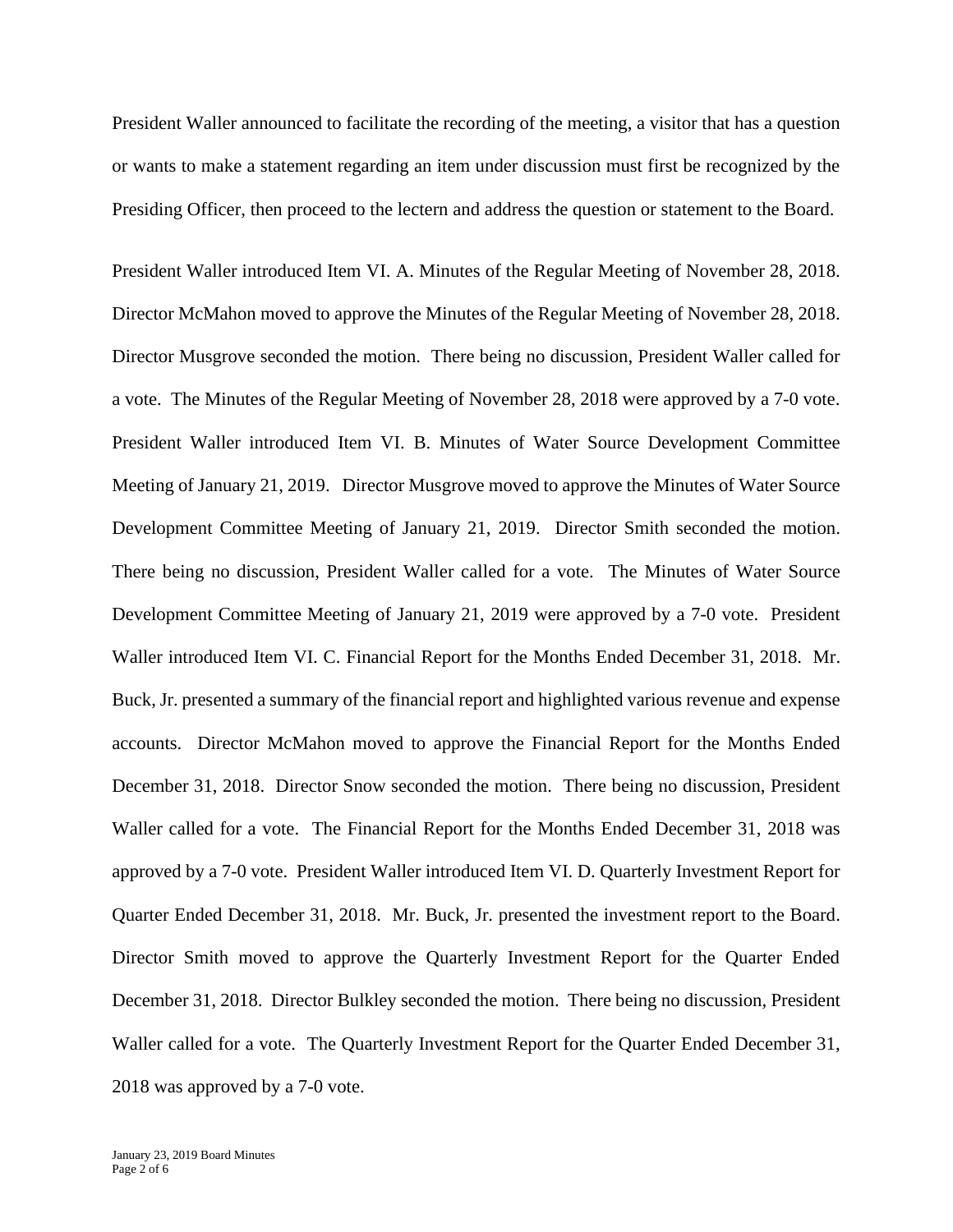President Waller introduced Item VII. Presentation and Discussion of Committee Reports. The

following is a summary of the committee reports:

- A. Executive Committee:
	- President Waller reported that the committee met and discussed the following item: o Agenda items for the 01/23/19 Board Meeting.
- B. Outreach and Education Committee:
	- Director McMahon reported that the committee did not meet and:
		- o The committee reviewed applications and made a recommendation for the Rainwater Catchment Cost Assistance Program that will be discussed later in the Agenda.
	- Mr. Buck, Jr. reported that the Rainwater Catchment System Rebate Program received one additional application since the last Board meeting and in FY19, a total of six applications have been funded for \$447.49.
- C. Water Enhancement Committee:
	- President Waller reported that the committee did not meet.
	- Director Allen gave an update on the status of K-7 and went over the construction report handout.
		- o General discussion followed.
	- Mr. Buck, Jr. reported that the Water Enhancement Cost Share Program received one additional application since the last Board meeting and in FY19 a total of six applications have been funded for \$11,795 and treated approximately 278 acres.
- D. Water Source Development Committee:
	- Director Musgrove reported that the committee met and discussed the following:
		- o Presentation of preliminary data from Westward Environmental, Inc.
	- Director Musgrove referred to the elevation profile map handout of the Wheatcraft Quarry.
	- River Boat Tour:
		- o Director Musgrove mentioned that there will be a meeting Friday at Riverside Nature Center to further discuss the possibility of having ecotourism boat tours on the Guadalupe River.

President Waller introduced Item VIII. Presentation and Discussion of Activity Reports. Director Musgrove reported that the Guadalupe-Blanco River Trust met and gave a summary of the January 9, 2019 meeting. Mr. Buck, Jr. reported that the Plateau Water Planning Group (PWPG) did not meet and that the next meeting is January 30, 2019. Director McMahon asked about Ecologically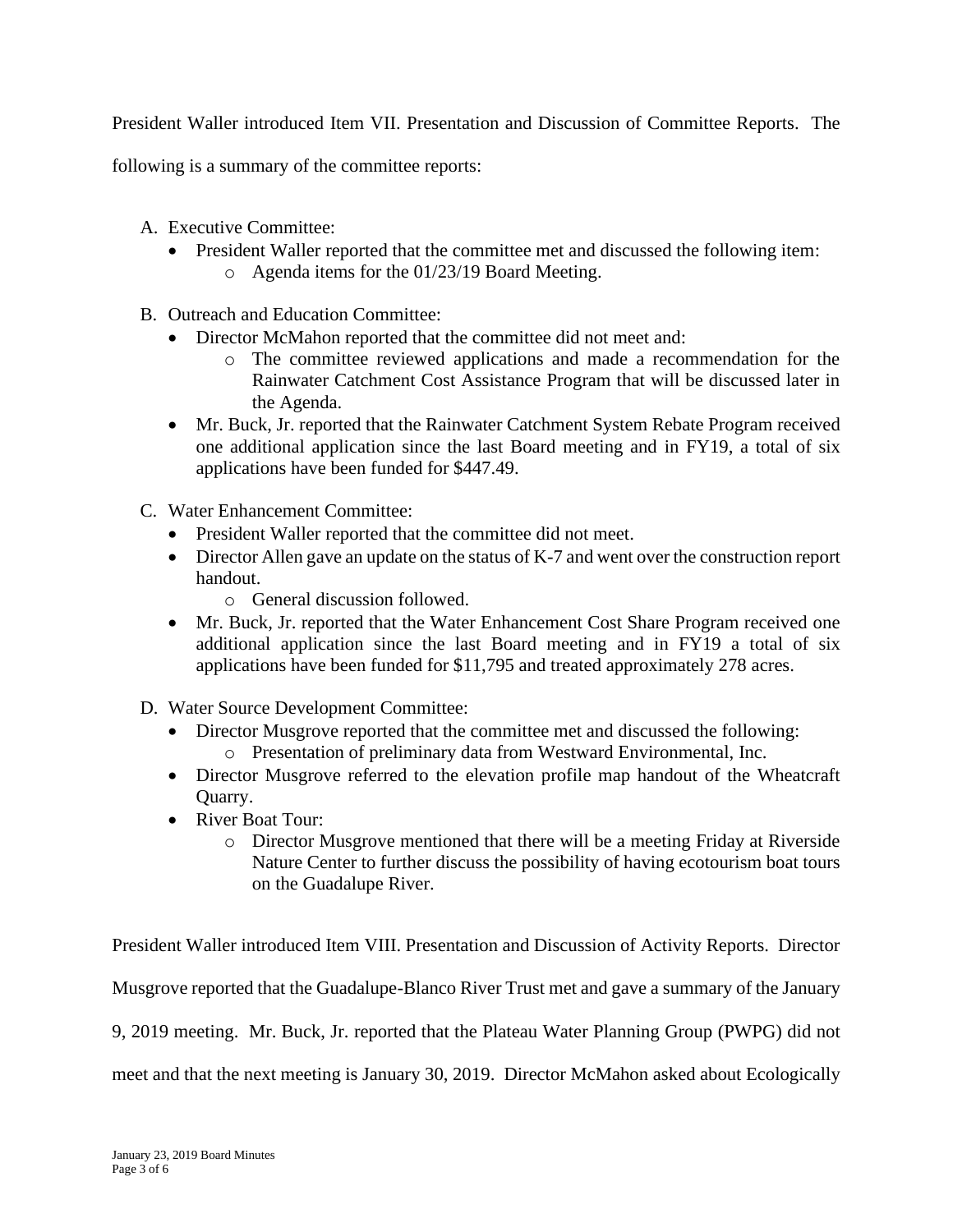Significant Stream Segments (ESSS) and if the PWPG members from Val Verde could use that designation to help them with land use restrictions for wind turbines in the Devil's River. Mr. Buck, Jr. said that the ESSS topic will be on the January 30, 2019 agenda and that the PWPG members will have that info to consider.

President Waller introduced Item IX. Presentation of Fiscal Year 2018 Audit. Mr. Ede provided the Board with an overview of the Fiscal Year 2018 audited financial statements and answered questions from the Board. Director Allen moved to approve Resolution No. 2019-01 accepting and approving the audited financial statements for Fiscal Year 2018 ended September 30, 2018 as presented. Director Smith seconded the motion. There being no further discussion, President Waller called for a vote. Resolution No. 2019-01 was approved by a 7-0 vote.

President Waller introduced Item X. Bookkeeping Oversight Contractor Selection. Mr. Buck, Jr. presented the background information on the change of ownership of the UGRA bookkeeper and introduced Ms. Seymour. General discussion followed. Director McMahon moved to approve Resolution No. 2019-02 approving Seymour Business Services, Inc. for bookkeeping oversight. Director Smith seconded the motion. There being no further discussion, President Waller called for a vote. Resolution No. 2019-02 was approved by a 7-0 vote.

President Waller introduced Item XI. Kerr County Soil and Water Conservation District 2018 Friend of Conservation Award Presentation. Ms. Dreiss presented the nomination application for UGRA to be considered for the Friend of Conservation Award at the area competition. The presentation included a summary of UGRA programs and partnerships with UGRA. Ms. Dreiss and Kerr County SWCD board members presented the Kerr County SWCD 2018 Friends of Conservation Award to the Board. President Waller thanked Kerr County SWCD for nominating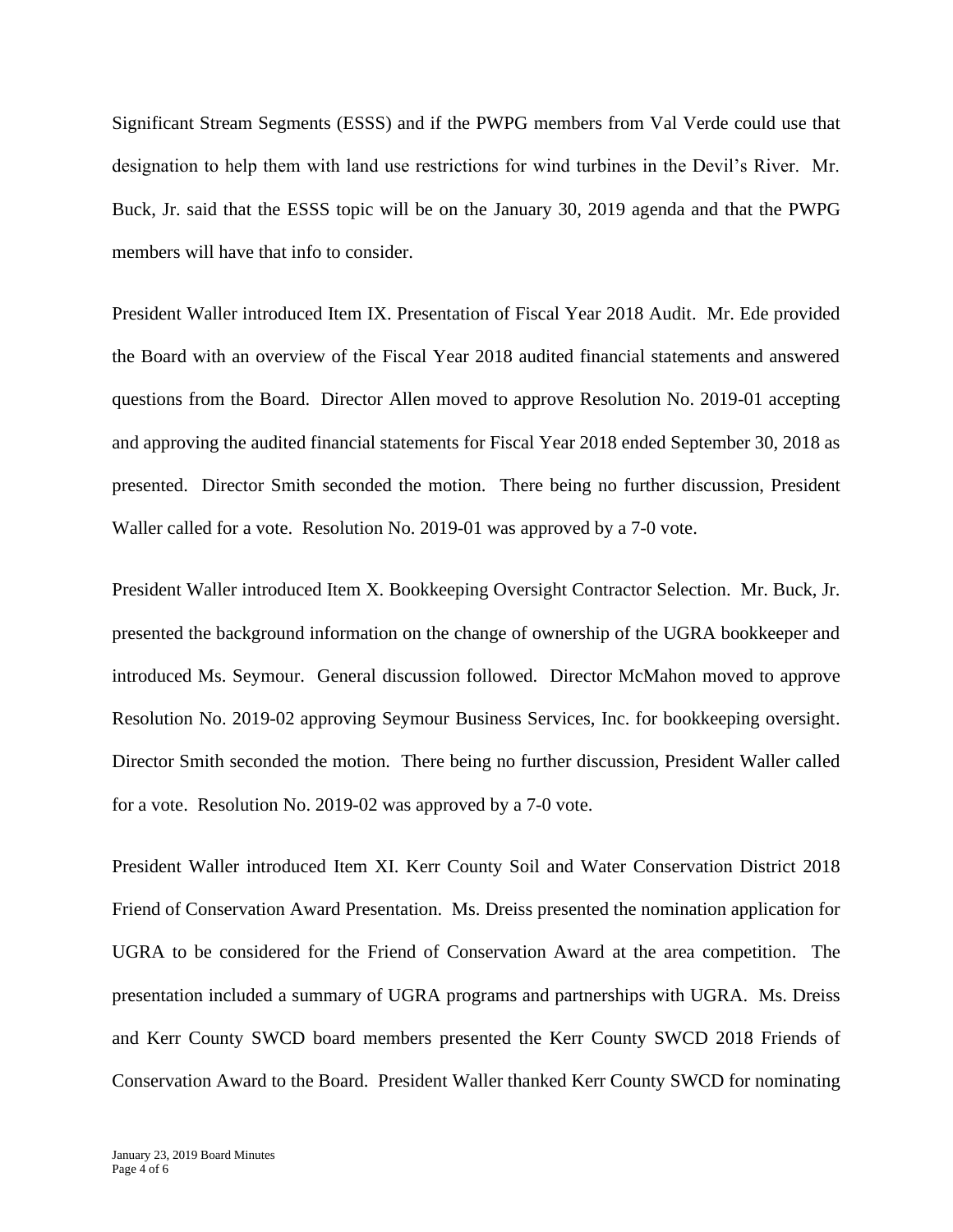UGRA and for their partnership. As this was a presentation only, no action was taken by the Board.

President Waller introduced Item XII. Rainwater Catchment System Cost Assistance Program Award Recommendation. Mr. Buck, Jr. presented the award recommendation for the rainwater catchment system at Cave Springs Owners, Inc. General discussion followed. Director Snow moved to approve Resolution No. 2019-03 authorizing execution of contract with Cave Springs Owners, Inc. representatives for reimbursement of costs up to \$2,500 associated with a rainwater catchment system. Director Allen seconded the motion. There being no further discussion, President Waller called for a vote. Resolution No. 2019-03 was approved by a 7-0 vote.

President Waller introduced Item XIII. Request from Jim Hayes Regarding Permit No. WQ0013449001 (Proposed Discharge into Verde Creek). Mr. Hayes addressed the Board with his concerns about the permit. Mr. Mosty gave background information on that area of Verde Creek and expressed his views about the permit. Commissioner Moser encouraged the facility to explore the option of connecting to the East Kerr wastewater system. General discussion followed. Director Musgrove asked that the Minutes reflect that no one from Starlite Recovery Center was present to discuss their position. Director Allen made a motion to authorize Ray Buck, Jr. to contact UGRA's legal counsel as to what UGRA can do to oppose the discharge of effluent into Verde Creek and to come back to the Board with a recommendation. Director Snow seconded the motion. There being no further discussion, President Waller called for a vote. The motion was approved by a 7-0 vote. General discussion followed.

President Waller introduced Item XIV. Water and Sediment Control Basin, K-7, Completion and Payment Approval Process. Director Allen moved to authorize the General Manager to accept the